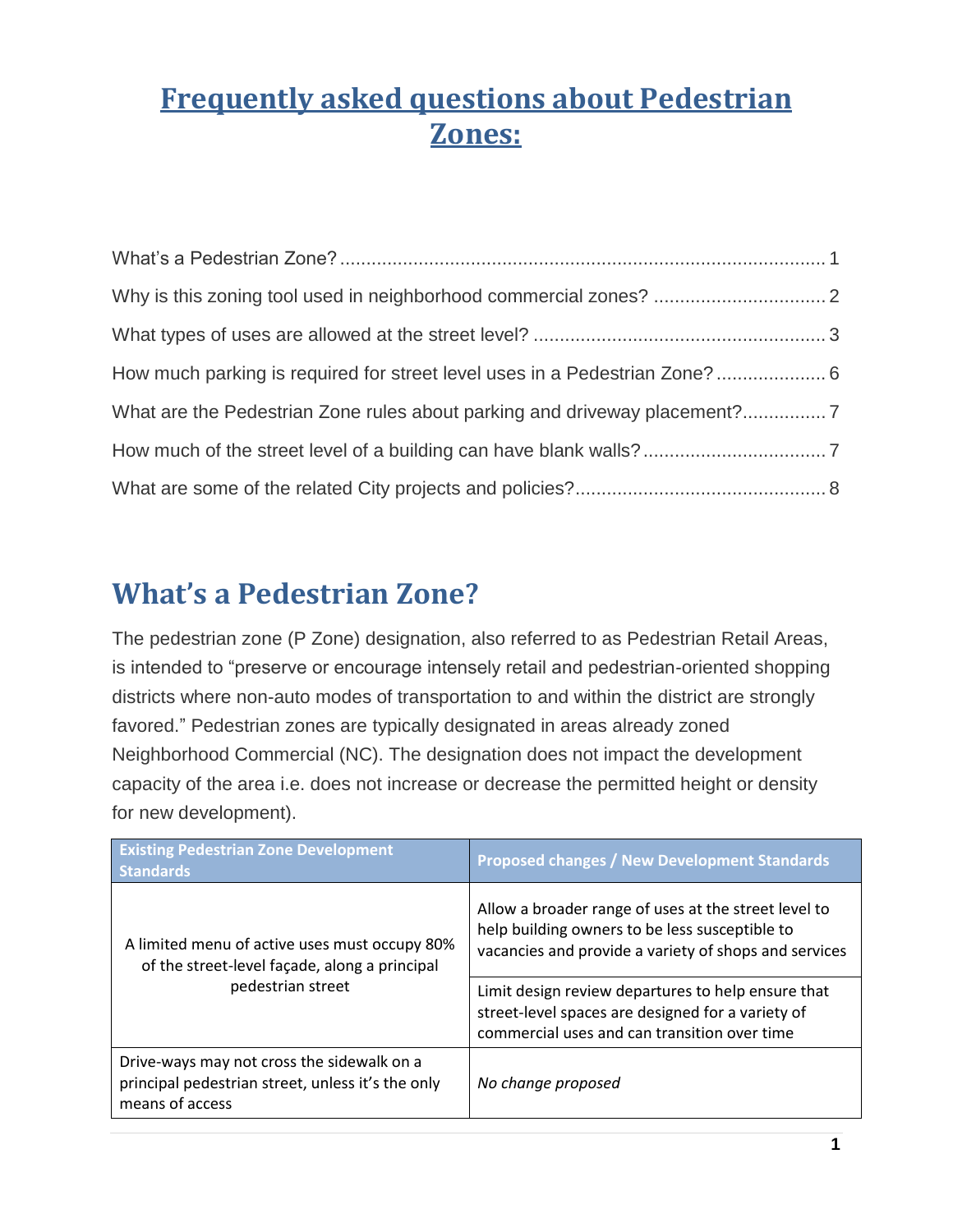| Parking areas must be located to the rear, or<br>within the building                                                                                                     | No change proposed                                                                                                                                         |
|--------------------------------------------------------------------------------------------------------------------------------------------------------------------------|------------------------------------------------------------------------------------------------------------------------------------------------------------|
| Parking requirements for required street-level<br>uses are reduced or waived                                                                                             | Eliminate waivers to parking requirements for<br>required street-level uses specific to pedestrian zones<br>(rely on existing, base parking requirements)* |
| Businesses with drive-in lanes are prohibited                                                                                                                            | No change proposed                                                                                                                                         |
| In a pedestrian zone that is within urban centers<br>or villages, or Station Area Overlay Districts,<br>require a minimum size (floor area ratio) for new<br>development | No change proposed                                                                                                                                         |
|                                                                                                                                                                          | Require overhead weather protection for new<br>development along a principal pedestrian street                                                             |
|                                                                                                                                                                          | Require, in live-work units, that the work area is<br>fronts the main street and extends at least 15 feet<br>into the unit                                 |
|                                                                                                                                                                          | Clarify the transparency requirements to specify that<br>transparent areas must allow views into and out of<br>the structure                               |

\* Since parking waivers specific to Pedestrian zones were first adopted, the city has taken steps to implement a citywide approach to minimum parking requirements. Further, this project is the first time that the Pedestrian zone will be used extensively outside of urban centers and villages and outside areas with existing or planned frequent transit service.

### <span id="page-1-0"></span>**Why is this zoning tool used in neighborhood commercial zones?**

Allowing variety and flexibility in uses and densities is important in creating vibrant urban neighborhoods. Equally important is preserving and promoting pedestrian retail areas that serve the daily needs of neighborhood residents and businesses. The emphasis is on pedestrian-retail because no matter how you arrive to the area walking, biking, transit, or cars — you are, at some point in the trip, a pedestrian.

Some types of commercial uses generate more pedestrian activity and interest than others. Businesses and services located on the ground floor that fulfill many residents' daily needs attract pedestrian interest and activity — such as restaurants, parks, schools, grocery stores, and libraries. Areas where these businesses cluster allow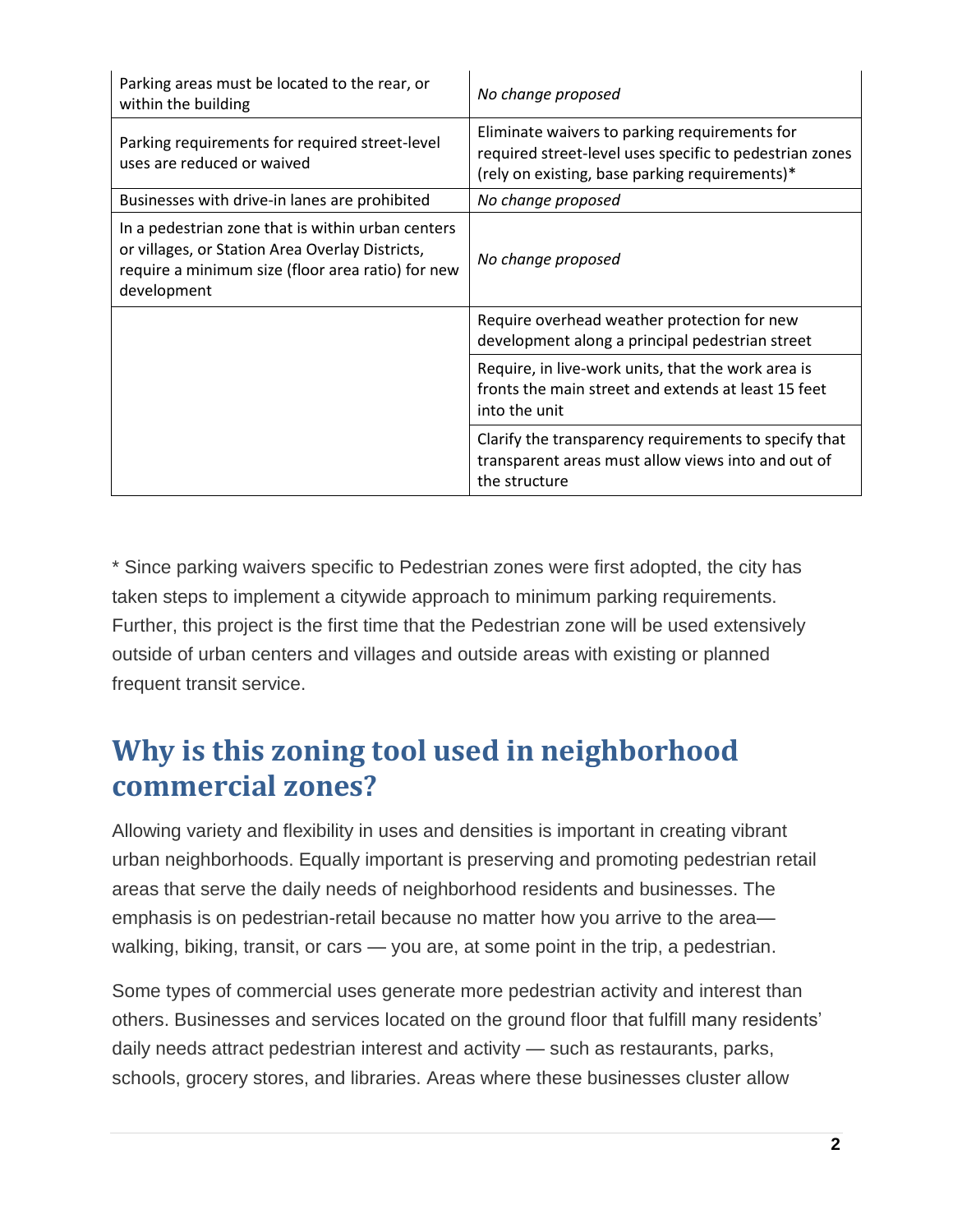people to run errands without a car and play a key role in creating vibrant neighborhood business districts.

Ground floor pedestrian-oriented businesses also play a key role in generating natural public surveillance that can help reduce crime and improve one's feeling of safety, contributing to a neighborhood that people want to live, work and play in. Regulating where and how parking is located and accessed creates a more interesting pedestrian environment and minimizes auto conflicts with pedestrian traffic.

## <span id="page-2-0"></span>**What types of uses are allowed at the street level?**

Uses that occupy the storefronts of new development along a street are among the most critical elements of a pedestrian-oriented business district. In a Pedestrian zone, ground floor space facing the main street of the business district must cater to pedestrians, with uses such as retail, medical offices and banks. Some uses that are otherwise allowed, such as residential and live-work units, are restricted to 20 percent of the building façade at the street level when facing a Principal Pedestrian Street. In addition, drive-in businesses are not allowed.

The intent is to prohibit uses at street-level that disrupt the retail character of the street, that discourage customers from walking from shop to shop and that may lead to car/pedestrian conflicts. The table below summarizes the uses that are currently permitted or prohibited at street-level along a Principal Pedestrian Street.

| <b>Street</b>               | Required Uses at street level along a Principal Pedestrian | <b>Prohibited Uses at</b><br>street level along a<br><b>Principal Pedestrian</b><br><b>Street</b> |
|-----------------------------|------------------------------------------------------------|---------------------------------------------------------------------------------------------------|
| General sales and services  | Community club or centers                                  | Residential use and live-                                                                         |
| Major durables retail sales | Religious facility                                         | work (limited to 20% of                                                                           |
| Eating and drinking         | Library, Elementary or                                     | frontage)                                                                                         |
| Lodging                     | secondary school                                           | Gas stations and other                                                                            |
| Theaters & spectator        | Parks and open space                                       | businesses with drive-in                                                                          |
| sports                      | Arts facilities (in Pike/Pine)                             | lanes (prohibited                                                                                 |
| Indoor sports and           | Automotive retail sales and                                | anywhere in a                                                                                     |
| recreation                  | service (in an existing structure                          | Pedestrian zone)                                                                                  |
| <b>Medical services</b>     | in Pike/Pine)                                              | Surface parking                                                                                   |
| Rail transit facilities     |                                                            | (prohibited as the                                                                                |
| Museum                      |                                                            | principal use anywhere                                                                            |
|                             |                                                            | in a Pedestrian zone)                                                                             |

#### **Street-level uses in Pedestrian zones**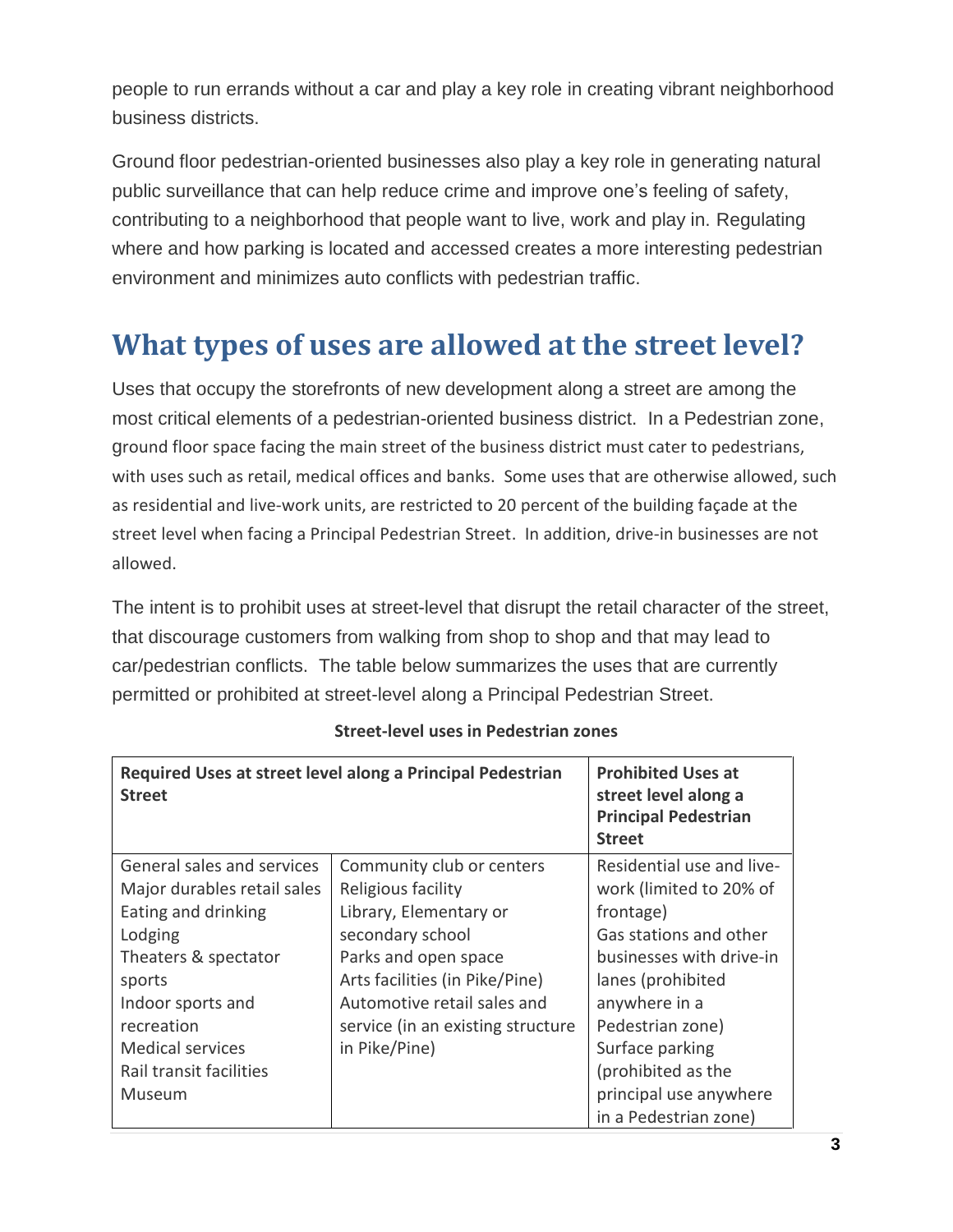All neighborhood-commercial areas are intended to be pedestrian-oriented mixed-use commercial districts. However, the Pedestrian designation promotes the greatest level of pedestrian access to goods and services in a neighborhood by requiring a mix of active commercial uses along the main streets. Over the years the nature of the retail and service market has changed, with many retail needs being met by ecommerce, while other businesses, once considered less pedestrian-oriented, are now more attractive and desired within neighborhoods, such as small craft producers or store front-lawyers and architects.

As DPD engaged in conversations with the community about adding Pedestrian zones to neighborhood-business districts around the city, many people expressed support for requiring street-level commercial uses to provide goods and services to the neighborhood. Other people expressed concern that the existing mix of uses is too limited and may lead to vacant storefronts.

Some neighborhood business districts may take time to mature to the point that streetlevel uses can be sustained. When they do, however, demand can change and sometimes one or two new businesses can transform a small district. With that in mind, DPD reviewed the use regulations in Pedestrian zones and proposes to allow a broader range of uses. The table below outlines the proposed new uses to be added to the list of permitted uses at street level. These businesses would have to comply with the pedestrian-oriented development standards for any non-residential uses, such as transparency (windows) and height and depth provisions.

| <b>Additional Uses</b><br>recommended at<br>street-level | <b>Rationale</b>                                                                                                                                                                                | <b>Definition</b><br>(SMC Ch. 23.84A - DEFINITIONS)                                                                                                                                                                                                                                        |
|----------------------------------------------------------|-------------------------------------------------------------------------------------------------------------------------------------------------------------------------------------------------|--------------------------------------------------------------------------------------------------------------------------------------------------------------------------------------------------------------------------------------------------------------------------------------------|
| <b>AGRICULTURAL USES</b>                                 |                                                                                                                                                                                                 |                                                                                                                                                                                                                                                                                            |
| Community<br>Garden                                      | Parks and open space are<br>already permitted in a<br>Pedestrian zone. Outdoor<br>community gardens can add<br>similar vibrancy and<br>opportunities for social<br>interactions in a community. | "Community garden" means a use in which<br>land managed by a public or nonprofit<br>organization, or a group of individuals, is used<br>to grow plants and harvest food or<br>ornamental crops from them for donation or<br>for use by those cultivating the land and their<br>households. |
| <b>COMMERCIAL USES</b>                                   |                                                                                                                                                                                                 |                                                                                                                                                                                                                                                                                            |
| Food processing and                                      | Small food processing and craft<br>uses often provide interesting                                                                                                                               | "Food processing and craft work" means a<br>commercial use in which food items and craft                                                                                                                                                                                                   |

| Proposed additions to street-level uses in Pedestrian zones |
|-------------------------------------------------------------|
|-------------------------------------------------------------|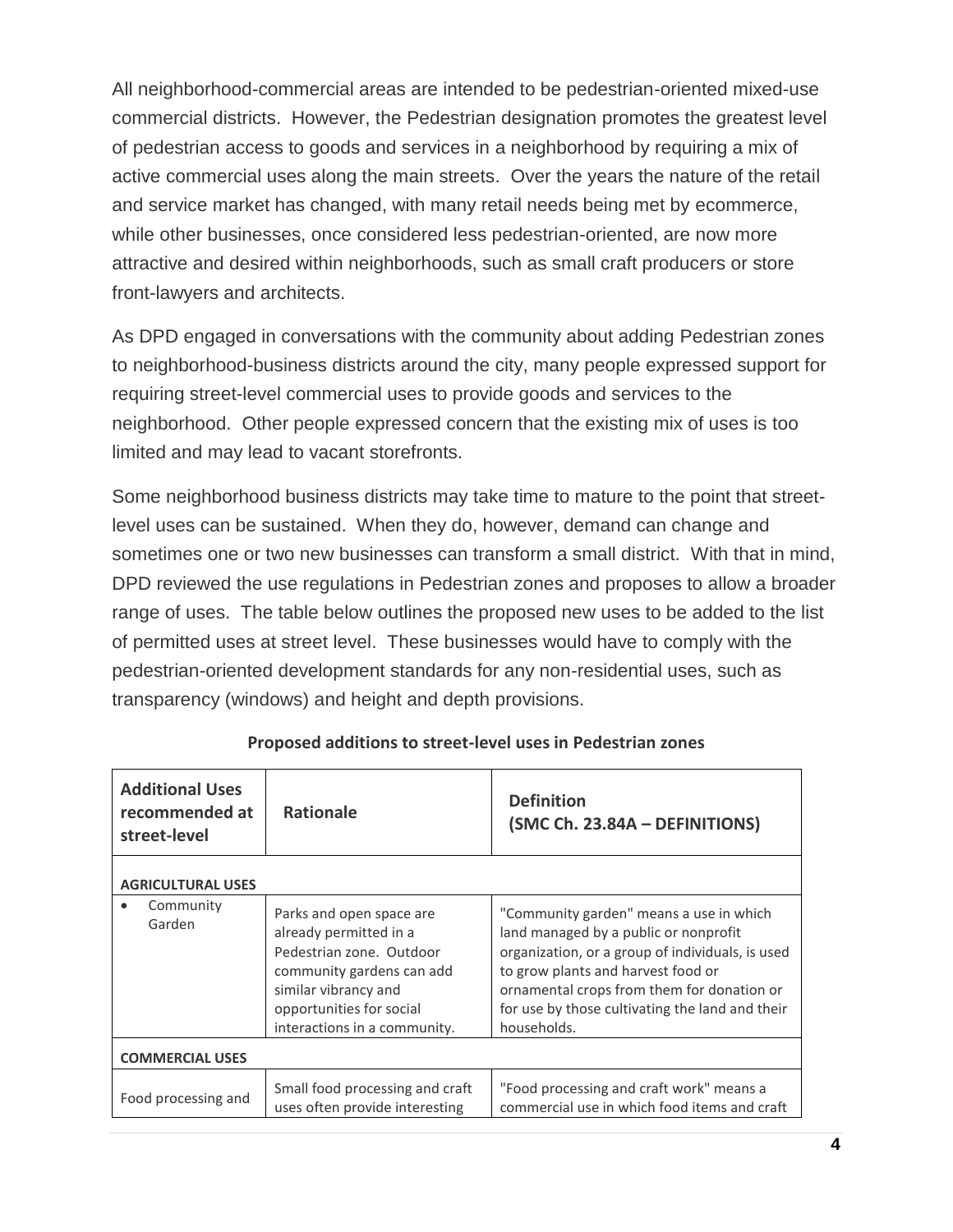| <b>Additional Uses</b><br>recommended at<br>street-level                                                                                                             | <b>Rationale</b>                                                                                                                                                                                                                                                                                                                                                                                                                                                                                        | <b>Definition</b><br>(SMC Ch. 23.84A - DEFINITIONS)                                                                                                                                                                                                                                                                                                                                                                                                                                                                                                                                                                                                                                                                                                                                                         |
|----------------------------------------------------------------------------------------------------------------------------------------------------------------------|---------------------------------------------------------------------------------------------------------------------------------------------------------------------------------------------------------------------------------------------------------------------------------------------------------------------------------------------------------------------------------------------------------------------------------------------------------------------------------------------------------|-------------------------------------------------------------------------------------------------------------------------------------------------------------------------------------------------------------------------------------------------------------------------------------------------------------------------------------------------------------------------------------------------------------------------------------------------------------------------------------------------------------------------------------------------------------------------------------------------------------------------------------------------------------------------------------------------------------------------------------------------------------------------------------------------------------|
| craft work                                                                                                                                                           | activity and jobs in a business<br>district. In NC1-NC3 zones,<br>these uses are limited to a<br>maximum size of 10,000 -<br>25,000 square feet.                                                                                                                                                                                                                                                                                                                                                        | work are produced without the use of a<br>mechanized assembly line and includes but is<br>not limited to the following:<br>1. "Custom and craft work"<br>2. "Food processing"                                                                                                                                                                                                                                                                                                                                                                                                                                                                                                                                                                                                                               |
| Offices                                                                                                                                                              | Office uses have traditionally<br>been thought of as less active at<br>the street level. However, new<br>storefront style office uses, such<br>as small architecture firms and<br>lawyers, provide services and<br>activity that neighborhoods have<br>requested.<br>DPD proposes allowing office<br>uses but with a limit on the size<br>(limiting the width of the<br>frontage along the main street)<br>to ensure that larger, less active,<br>office spaces do not dominate<br>the street frontage. | "Office" means a commercial use that<br>provides administrative or professional<br>services to individuals, businesses, institutions<br>and/or government agencies primarily by<br>phone or mail, by going to the customer's<br>home or place of business, or on the premises<br>by appointment; or in which customers are<br>limited to holders of business licenses, but<br>not including facilities where medical services<br>are provided or customer service offices.<br>Examples of services provided include general<br>contracting, janitorial and housecleaning<br>services; legal, architectural, and data<br>processing; broadcasting companies,<br>administrative offices of businesses, unions or<br>charitable organizations; and wholesalers and<br>manufacturer's representatives' offices. |
| <b>Sales and Services,</b><br>heavy<br>Retail sales and<br>services, non-<br>household                                                                               | As with other uses described<br>above, this category can provide<br>complimentary services to<br>surrounding uses and, if all<br>development standards are met,<br>can operate similar to general<br>retail sales and service uses.                                                                                                                                                                                                                                                                     | "Retail sales and services, Non-household"<br>means a heavy sales and service use in which<br>goods and services are provided primarily for<br>businesses, institutions and/or government<br>agencies, rather than for households.<br>Examples include but are not limited to<br>business support services, and the sale of<br>office or restaurant supplies. Examples of<br>business support services include but are not<br>limited to blueprint companies, medical<br>laboratories, merchant banks, assaying<br>services and microfilming and copying<br>services.                                                                                                                                                                                                                                       |
| <b>INSTITUTION USES</b>                                                                                                                                              |                                                                                                                                                                                                                                                                                                                                                                                                                                                                                                         |                                                                                                                                                                                                                                                                                                                                                                                                                                                                                                                                                                                                                                                                                                                                                                                                             |
| Adult care<br>$\bullet$<br>center<br>Childcare center <sup>1</sup><br>$\bullet$<br>College /<br>University<br>Family support<br>$\bullet$<br>center<br>Institute for | Several institutional uses are<br>permitted in a Pedestrian zone<br>today, including community<br>centers, museums and libraries.<br>Expanding this list will allow a<br>variety of uses and activities to<br>provide interest and draw                                                                                                                                                                                                                                                                 | "Institution" means structure(s) and related<br>grounds used by organizations for the<br>provision of educational, medical, cultural,<br>social and/or recreational services to the<br>community"                                                                                                                                                                                                                                                                                                                                                                                                                                                                                                                                                                                                           |

 1 In addition to the rationale described above, allowing childcare centers at the street level could be helpful for preschool providers as they form or expand to take advantage of the Seattle Preschool Program (if adopted by City Council and approved by voters).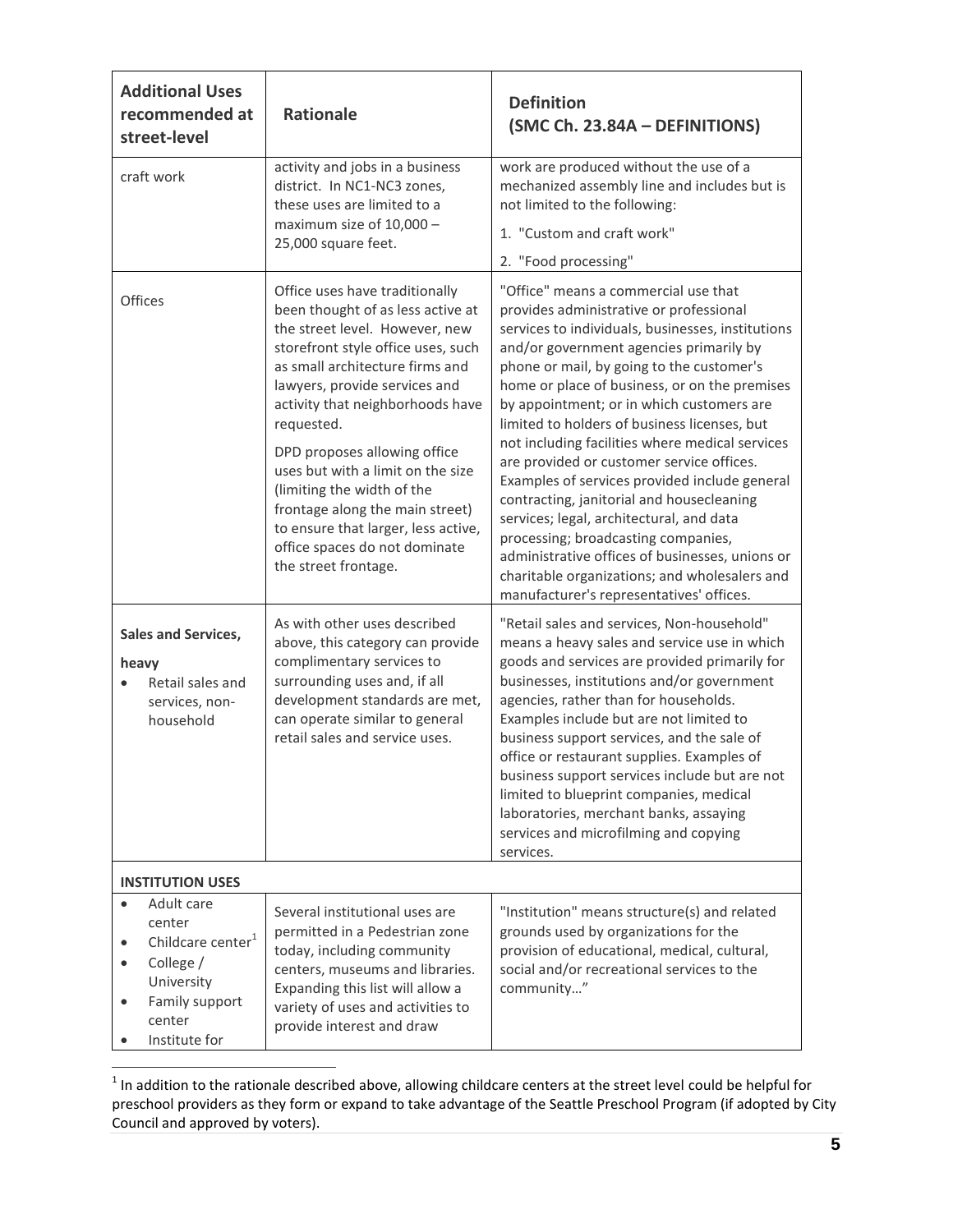| <b>Additional Uses</b><br>recommended at<br>street-level | <b>Rationale</b>                                            | <b>Definition</b><br>(SMC Ch. 23.84A - DEFINITIONS) |
|----------------------------------------------------------|-------------------------------------------------------------|-----------------------------------------------------|
| advanced study<br>Private Club                           | people to business districts and<br>provide services to the |                                                     |
| School,<br>vocational or<br>fine arts<br>Arts facility   | neighborhood.                                               |                                                     |

## <span id="page-5-0"></span>**How much parking is required for street level uses in a Pedestrian Zone?**

The Land Use Code identifies the minimum number of parking spaces required based on the type and size of a use. In the 1980's parking waivers specific to areas in a Pedestrian zone were introduced in order to encourage businesses to locate in the area and facilitate business turn-over.

These waivers were introduced at a time when the citywide minimum parking requirements were higher and prior to changes to reduce or eliminate minimum parking requirements in urban centers, urban villages and light rail station areas.

#### 2006 - Commercial Code (Neighborhood Business District Strategy) changes to parking:

- Reduction to minimum parking requirements throughout commercial areas.
- Minimum parking requirements were eliminated in urban centers and station areas.
- Parking waivers were introduced for all nonresidential uses.
- Parking requirements were waived up to 20 spaces for businesses locating in an existing business.

### 2012 - Additional changes to parking in the Commercial Code:

- Extending the no-minimum parking requirements to non-residential uses in urban villages where frequent transit service is available within a quarter mile.
- Eliminating minimum parking requirements for non-residential uses, except hospitals, in urban centers, and urban villages that have frequent transit service.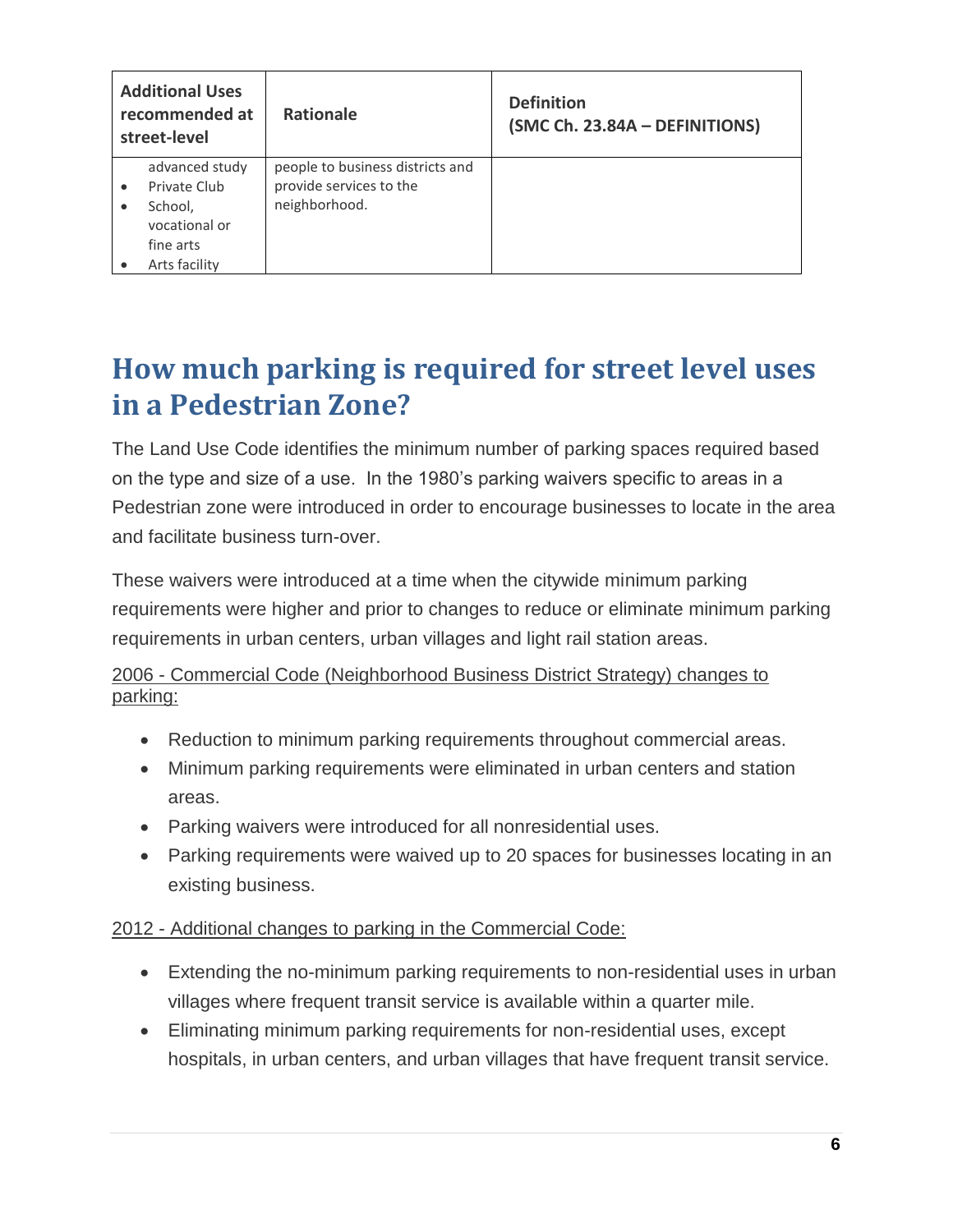Reducing minimum parking requirements up to 50 percent for development on properties outside of urban centers and villages where there is frequent transit service within a quarter mile.

#### DPD is proposing to eliminate parking waivers specific to Pedestrian zones.

Since parking waivers specific to Pedestrian zones were first adopted, the city has taken steps to implement a citywide approach to minimum parking requirements that implement Comprehensive Plan goals and the urban village strategy. Further, this project is the first time that the Pedestrian zone will be used extensively outside of urban centers and villages and outside areas with existing or planned frequent transit service where there may be a greater need for parking.

## <span id="page-6-0"></span>**What are the Pedestrian Zone rules about parking and driveway placement?**

In a Pedestrian Zone, surface parking is prohibited abutting the street lot line along a principal pedestrian street. Parking must be located behind or beneath the building.

Access to parking must be provided from the alley if the property has alley access. If access cannot be provide from an alley, driveway access must be from a street that is not a principal pedestrian street. If a property only has access from a principal pedestrian street, access is limited to a single two-way curb cut.

## <span id="page-6-1"></span>**How much of the street level of a building can have blank walls?**

In all neighborhood commercial zones, regardless of the pedestrian zone designation, windows are required at the street level for nonresidential uses, and there are limits on the amount of street level wall that be blank. This creates visual interest for pedestrian, more compelling commercial spaces to encourage business and safety as businesses are able to see what is happening on the street. Blank walls, walls without items such as windows or doors or other similar features, cannot exceed 20 feet in width.